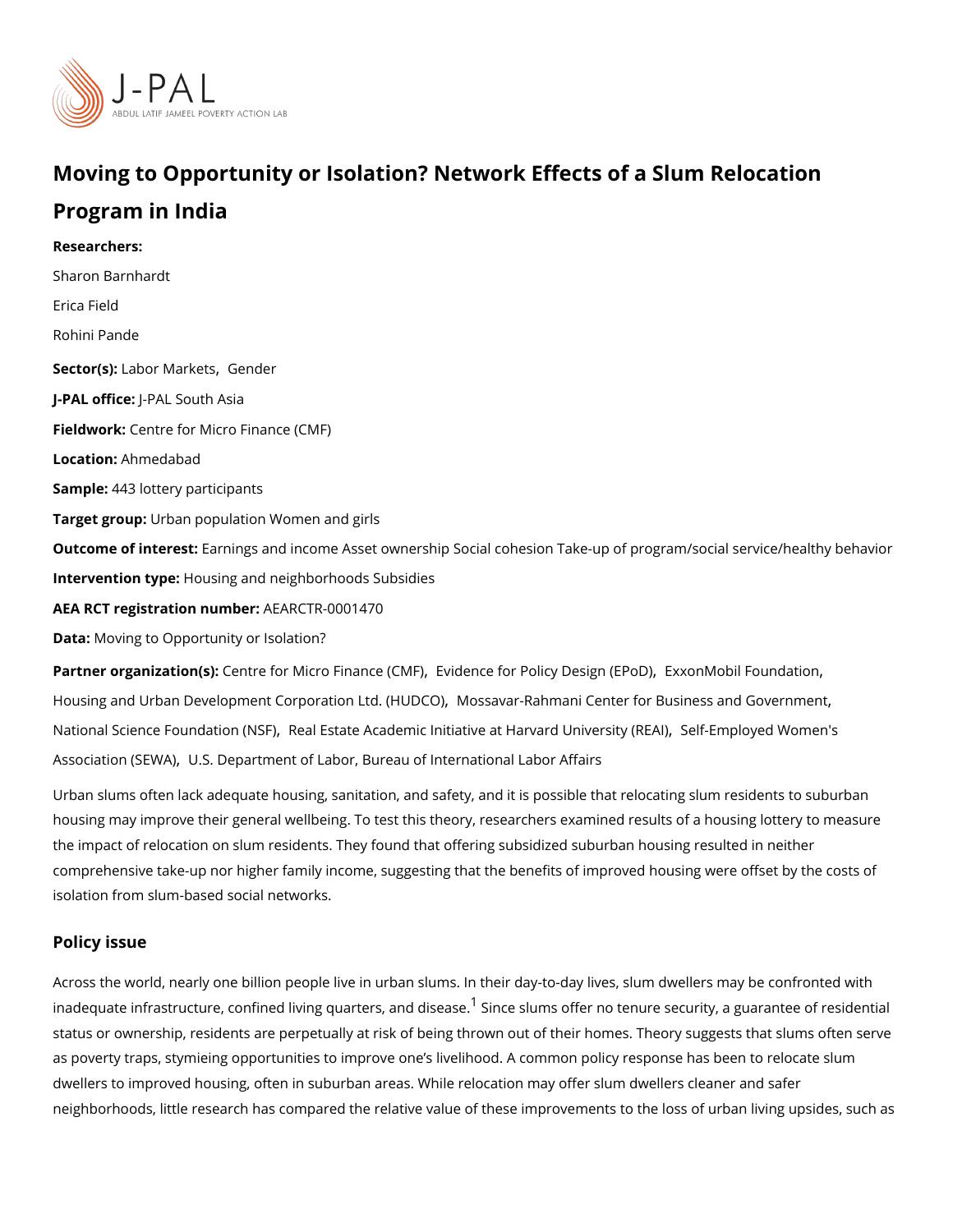access to public services, work accessibility, and tighter-knit social networks.

Context of the evaluation

The Self Employed Women s Association (SEWA) is a trade union in Gujarat comprised of on female beedi (hand-made cigarette) rollers, a significant percentage of SEWA's membe informally employed, SEWA affords them some opportunities for collective bargaining and program partnerships.

A booming textile industry in the mid-20th century resulted in much of Ahmedabad s worki locating themselves in  $\widetilde{\text{dr}}$  while liumins astructure is poor, close proximity to the city s commer slum dwellers to benefit from low-wage economic opportunities. At the time of the study, (US\$3.99) per month. At 28 years old, around 88 percent were married with husband incor per month. Unlike most of their husbands, beedi rollers work from home and sell their god

Beedi roller's tools. Kateryna Pavliuk | Shutterstock.com Kateryna Pavliuk | shutterstock.com

Details of the intervention

In 1987, SEWA and several government agencies conducted a housing lottery for low-inco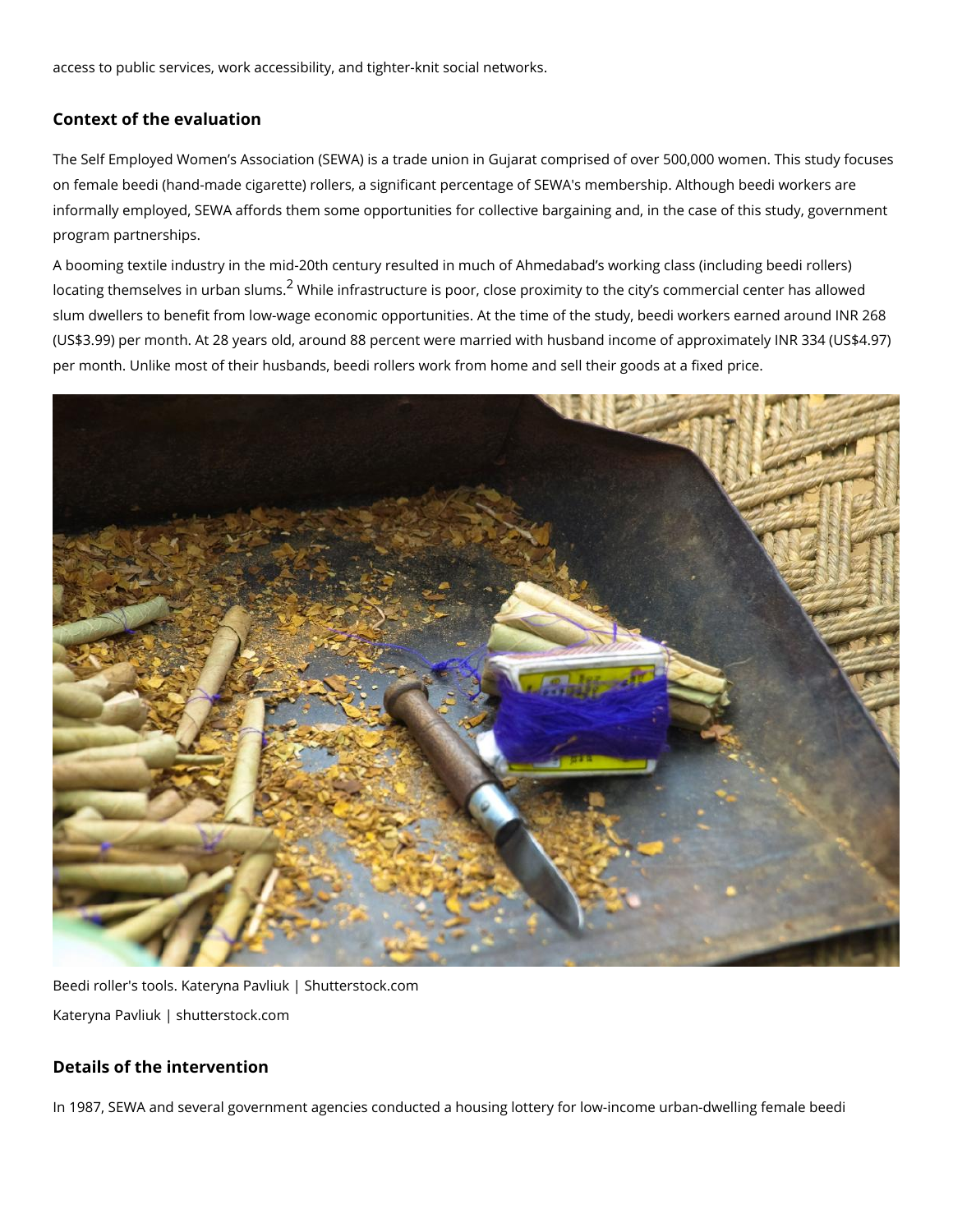workers and their families. From 497 participants, SEWA randomly selected 110 winners, all of whom signed leases to relocate from inner-city Ahmedabad to government housing around seven miles away. Upon relocation, winners enjoyed an average 50 percent reduction in monthly rent compared to non-winners, as well as the possibility of eventual home ownership. Given the randomized nature of lottery selection, researchers capitalized on the opportunity to compare potential benefits to winners against non-winners. In 2007, 14 years after housing was made available to winners in 1993, researchers surveyed 443 (89 percent) of the original participants to determine if and how relocation affected them. Specifically, researchers hoped to examine the impact of housing relocation on housing costs, tenure security, and children's educational attainment.

## **Results and policy lessons**

Researchers' findings suggest that the benefits often associated with subsidized suburban living may not always outweigh the costs of relocating from economically and socially connected urban slum areas.

*Program Take-up*: While all 110 lottery winners signed leases, only two-thirds reported ever relocating. On average, winners and their families remained in their new housing for six years and, by 2007, only one-third remained in government-provided homes. Among those who left, over three-quarters mentioned geographic isolation as a primary reason for their departure. The majority of winners who never relocated or subsequently left also reported illegally selling or subletting their allotted unit.

*Access to Urban Amenities*: Data reveal a less-than-clear tradeoff between urban amenities and housing quality. On average, winners ultimately resided one mile further from the city center, as well as from the nearest schools and health centers. And although winners scored 0.2 standard deviations higher on a researcher-created housing amenities index, real estate valuations suggest that, by 2007, overall housing equity ranked similarly between the two groups.

*Economic Well-being*: Researchers found no significant differences in incomes, consumption, or household assets between lottery winners and losers. For children, researchers found no difference in educational attainment. Winners also failed to capitalize on the theoretical tenure security offered from government housing, since 90 percent of winners either missed payments and/or illegally sublet their housing, either of which could have resulted in government revocation of housing rights. However, qualitative data do suggest that geographic isolation proved difficult for some husbands' work commutes and some children's school commutes. And while 47 percent of all non-winners attended a union meeting over the last year, only 29 percent of winners did the same, potentially due to longer travel distances.

*Social Networks*: Surveys also revealed a sharp disparity in innate social capital between urban slums and suburban government housing. While 93 percent of non-winners enjoyed access to at least one informal borrowing or lending network, only 83 percent of winners reported the same. Additionally, informal insurance was less accessible to winners. While lottery losers reported receiving an average of INR 71 (US\$1.06) after an economic disruption, not a single winner recorded receiving funds. Beyond financial support systems, family member dependency also suffered; non-resident children generally lived further away from winners and made fewer visits.

This study reveals the difficulty in making housing relocation programs sufficiently attractive for potential participants. Low program take-up provides evidence that not all winners believed relocation to be their optimal choice, while additional findings reveal more nuanced reasons as to why. Advantages of urban living are not to be underestimated, cheaper housing does not automatically improve financial well-being, and valuable social networks may not be as easily replicated in new, less-dense communities.

Barnhardt, Sharon, Erica Field, and Rohini Pande. "Moving to Opportunity or Isolation? Network Effects of a Randomized Housing Lottery in Urban India." American Economic Journal: Applied Economics 2017, 9(1): 1–32